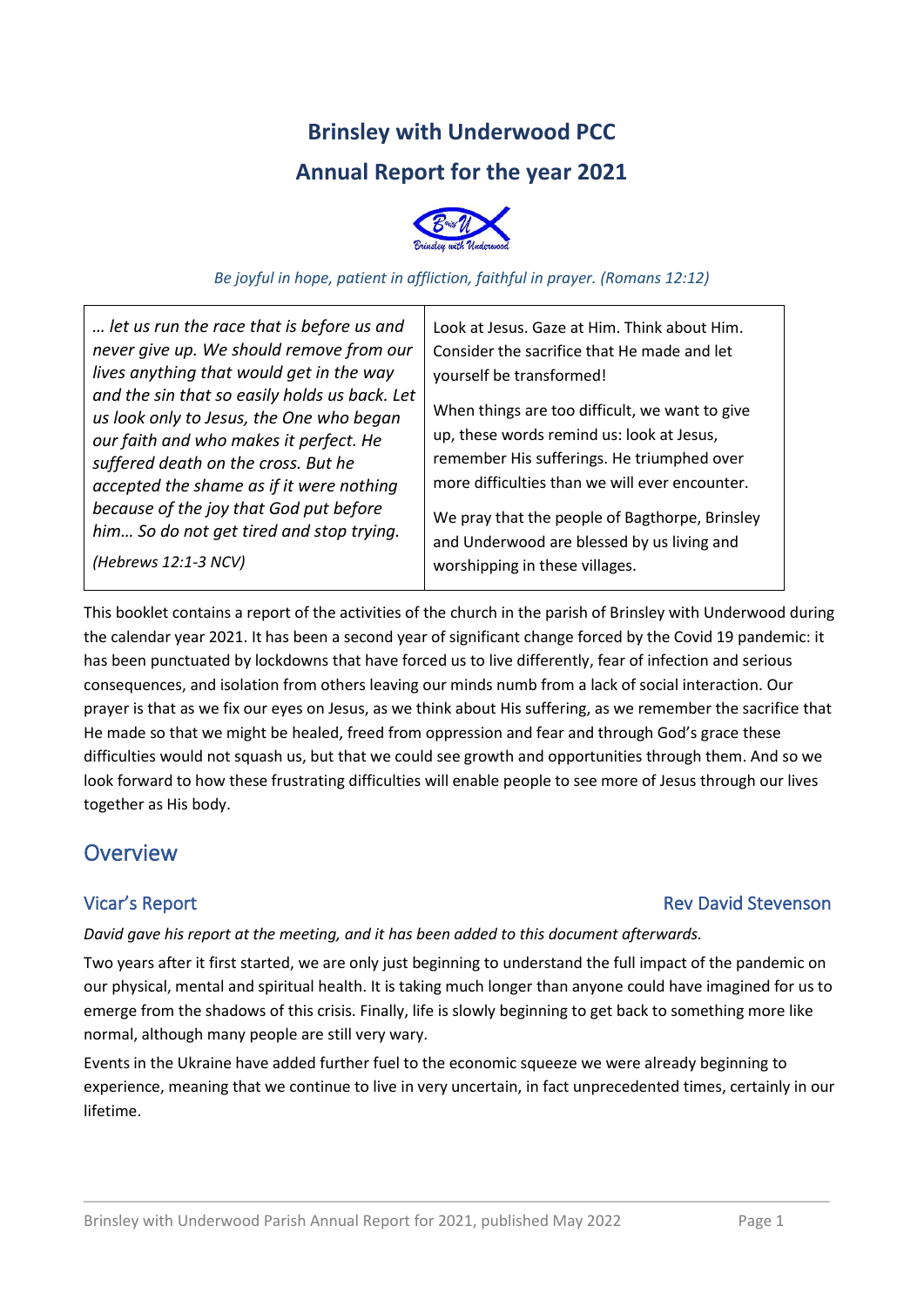Looking back over the course of the year, it has been good to be able to resume some of things that we had no choice but to stop. I really did miss singing praise to God, as part of our worship together, and it has been good that once again we are able share fellowship together over a cup of tea or coffee after the service.

I am also pleased that we have been able to receive Holy Communion again, all be it, not quite in the same way that we used to do. Until everyone is comfortable with us going back to sharing a common cup, we will continue with the current method of distribution and pattern of only having communion once per month.

#### Encouragements.

Although it has been a very difficult time, God has clearly still been at work even in the midst of this crisis.

It's been good to see several new people join the church: We need to continue to be ready to welcome all those who come seeking the Lord, aware that some of those who come will come with lots of baggage.

During the past year It has been exciting to watch our 3 new llm's grow in their ministry. We are continuing to explore the best way of utilizing their gifts to their full potential.

We are currently in a period of consultation regarding the possibility of starting a new congregation aimed at families, building on the contacts we have already made through messy church, and the successful light party and Christingle services. Please pray for guidance as to the way forward as we make this important decision.

I'm also encouraged that despite the problems of getting a reliable signal we have been able to continue to post our services online, albeit, until we are able to instal Wi-Fi into the churches currently not live. Hopefully it should not be too long before we are able to do this in St James. Thanks to Paul Rachel Sarah and Bob for their perseverance in making this happen.

We might never know the impact that making our services accessible in this way has. Let's continue to pray that some of those who have been regularly watching our services will be inspired to make the journey to joining us in person.

### Opportunities/ challenges.

While it has been disappointing that as yet, not everyone has felt able to return to church in person, I believe that one of the benefits of the pandemic is that it has reminded all of us, what is really important, that as a society we have neglected the spiritual aspect of life. This has undoubtedly given us an opportunity to share with people the importance difference that our faith makes to our lives. People are more receptive now than they have been for a very long time.

For years we have been faithfully sowing the seeds of the kingdom without seeing much fruit. I believe that we are now in a new season, when we will see a plentiful harvest of people turning to God and finding faith. Psalm 65.11 You crown the year with a bountiful harvest; even the hard pathways overflow with abundance. We need to make the most of this season as we do not know how long it will last. Research suggests that over 1 million people would be willing to attend church if they were asked. Asking people to come with us is by far the best way of encouraging people to start the journey of discipleship. When was the last time you invited someone to join you on a Sunday in church? You might be surprised that someone you thought would not be interested says yes. After all no one would have envisaged Saul coming to faith, yet he became one of the greatest disciples that has ever lived. As Jesus told us we should pray to the lord of the harvest that he will send labourers into the harvest field. We have a big God the same yesterday, today and forever and we should expect him to do great things today, just as he always has done.

#### Thank you's

• To everyone for your continued prayers and support during a difficult year.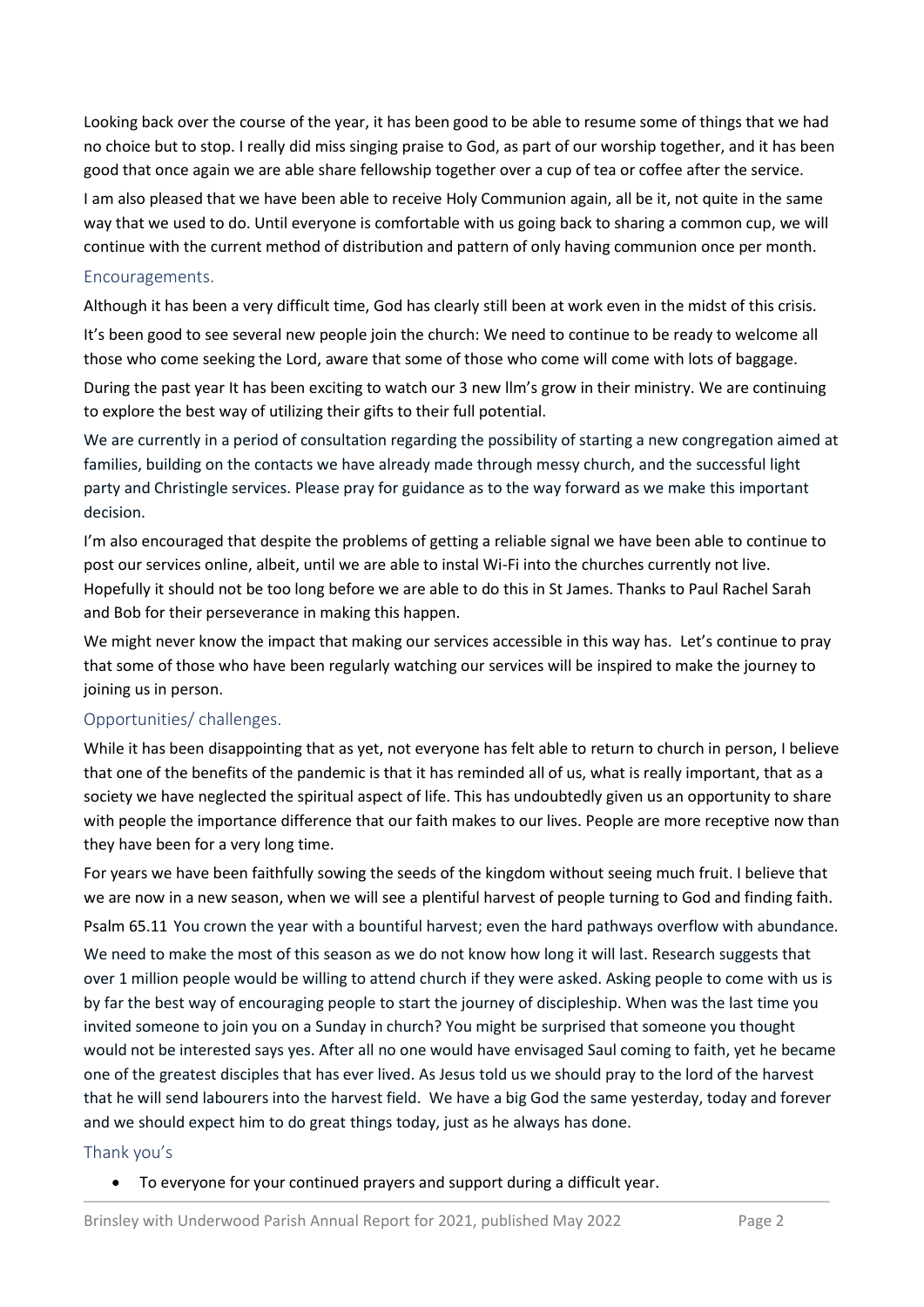- Churchwardens
- Pat, Julian and our LLMs. Without them my job would be impossible.
- All those who run groups/activities.
- Helen for faithfulness in playing for our services.
- Last but not least Di and the rest of my family for all the sacrifices that they make to enable me to fulfil my ministry.

### Ministry development and a state of the control of the Rev David Stevenson

Gayna hall was licensed as a Lay Minister last October. She joins Paul and Rachel Lake focussed on the parish of Brinsley with Underwood, and Jackie Smith who is focussed on Eastwood where Jane Ellis has also now started training as a Licensed Lay Minister. We continue to give thanks that God has called four LLMs from our parishes.

### Growing Disciples and Communications **Rachel and Paul Lake**

### *Successes, items for praise*

- Two alternative Halloween events and a Christingle were well attended
- Facebook continues to provide a useful platform for information sharing and services
- A diocesan training package Rebuild provided some stimulating, material for youth and children's work

#### *Items for prayer, needs*

- Plans for an alternative service (New Worshipping Community) better suited to lively families to be developed alongside the existing service
- Wisdom to put the learnings and resources from Rebuild and other training sessions to good use
- Work ongoing with two local schools to bring every child into school on a learning experience at least once a year.

During the year Neil Peake from the diocese met with Paul to review our Growing Disciples Plan and helped align it with the diocesan objectives of Growing Deeper, Younger, Wider. Having the plan should help us focus on our mission and may help with applications for ministry funding

Paul and Rachel have been attending Local Missional Leader forums as part of their ministry development

RealLIFE has been hosted by Paul and Rachel at Eastwood and on Zoom. We are very grateful for those who have supported and contributed.

The Start course advertised in for Jan 2021 had no uptake.

*Worship is our expression of love and devotion to our Lord and Saviour. An essential part of the life of a Christian is to join with others to praise and worship.*

*Successes, items for praise*

- It was good to be able to meet in person again
- Some new people attended our Christmas services
- The rota has been re-established to allow more people to contribute

# Public Worship **Rev David Stevenson**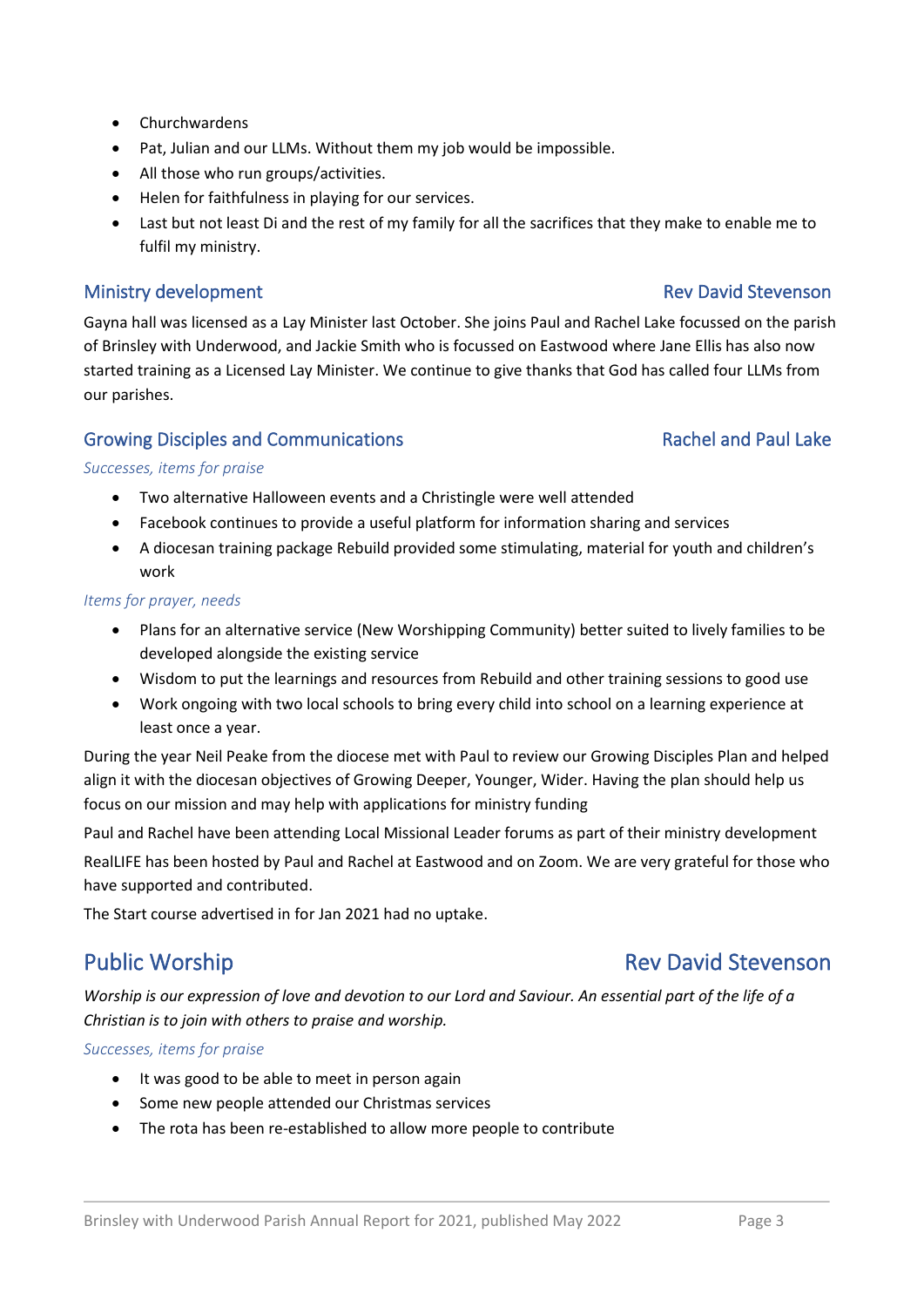#### *Items for prayer, needs*

• That Sunday worship will help us live each day as disciples

Sunday services have continued to focus on just one service at 10.30am on Sunday mornings, this alternates between villages. Communion continues to be offered only once a month and by intinction

#### Night Prayer

We are grateful to all of the contributors who enabled us to broadcast Night Prayer with different contributors every weekday evening on a fortnightly rota. Around a dozen people appear to watch each service.

### Thank God it's Friday worship

We tried a different style of weekly worship through the dark months. In Thank God it's Friday Worship we provided a place to relax and unwind at the end of a week, using contemporary worship videos. This connected with a couple of the young people who came in and asked questions

# Groups and Activities

### Living with Loss **Internal Contract Contract Contract Contract Contract Contract Contract Contract Contract Contract Contract Contract Contract Contract Contract Contract Contract Contract Contract Contract Contract Contra**

The Living with Loss Bereavement Support Fellowship Group returned to meet after the Covid lockdown period in October 2021 and were able to enjoy their annual Christmas 'fuddle' once again.

#### *Successes, items for praise*

- The group enjoy this time of fellowship and support and very much appreciate returning after the long lockdown period.
- Nicky continues to research new ideas for the craft-based activities which prove to be an enjoyable and encouraging resource and a healing 'focus' for the group.
- The Living with Loss meeting is another lifeline for many members.
- The group continues to increase in members and we are pleased to welcome another male member into the group.

### *Items for prayer, needs*

- We hope that the leaders are able to continue to run and support this group.
- It is important to be able to recognise the needs of each other and to encourage other bereaved people, with sensitivity and understanding, to see if they would like to join the group.

### Pie Club Bob Tyers and the Club Bob Tyers and the Club Bob Tyers and the Bob Tyers and the Bob Tyers

### *Successes, items for praise*

- Meeting together when we could for boules, barbeques or breakfasts
- Some of us meeting online weekly
- For being able to donate over £200 to charity

#### *Items for prayer, needs*

- It's been a difficult year to meet, and online meetings don't work for several of us.
- Several of us have found that the isolation has affected our wellbeing

Like many groups 2021 has been a most difficult year. We ceased gathering in our usual haunts and instead went online via Zoom for our Thursday evening banter. When the weather improved, we met a few times in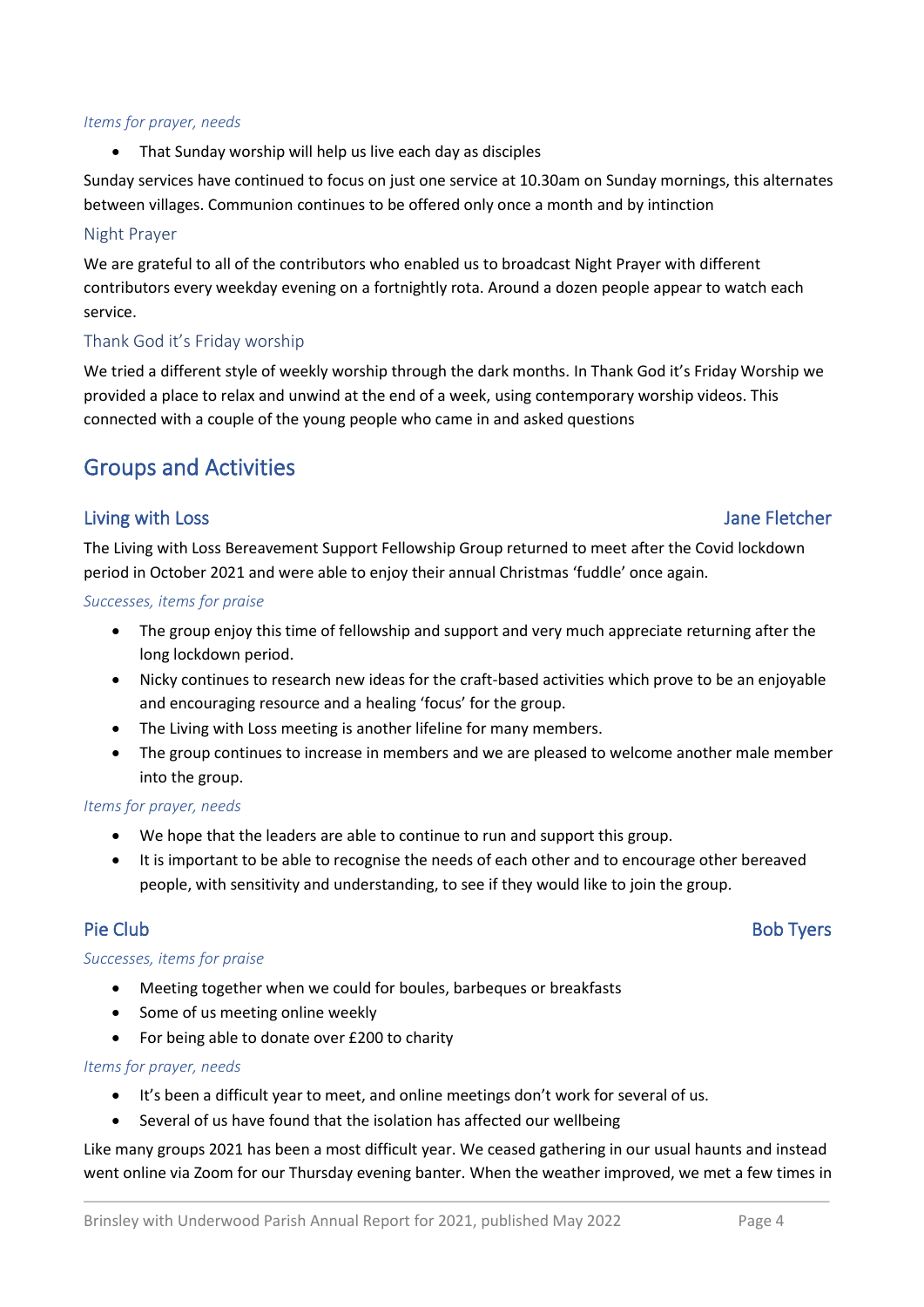the car park at the Stute for beer, banter and boules. We had a barbeque in St Michael's churchyard which worked well but then we discovered that the Durham Ox had a barbeque set-up so we went back into the garden for the summer.

During the autumn we tried a few first Saturday breakfasts in the yard at the back of the Headstocks Café but eventually had to give into the cold and go back online. This does not suit everyone and while there is a nucleus of 6 to 8 who are still meeting, we are conscious that we are not reaching everyone and that at this time mental wellbeing is a big challenge so we will make changes in 2022 to enable everyone to participate. In June we changed the way we hold our funds in that we now pay into an account within the church accounts and our donations and other payments out go from the church. We thank the Treasurer for making this possible. We started the year with £137.50 and ended the year with £141.01 having made a total of £210.50 donations to charities.

### Chatterbox Café – Place of Welcome Mary Simpson-Eyre

### *Successes, items for praise*

- Being able to re-open in the Marquee last summer
- For the people who we continue to support through the café
- For all our helpers, especially Sonia, Pen White, Stewart and Adam and Jenny
- In early 2022 we started another Place of Welcome in St James on Tuesday mornings.

#### *Items for prayer, needs*

Chatterbox Café, a Place of Welcome, reopened in June 2021 after a long break. Places of Welcome invite all people to drop in for a drink and a biscuit at no cost; we are grateful that the donations that people make cover all the costs. Please share an invitation with more people, Places of Welcome are great places to find companionship and have a chat with someone.

### Place of Welcome Café – St James David and Karen Hammond

#### *Successes, items for praise*

- The new Place of Welcome Café opened its doors at St James' on  $1^{st}$  February 2022 and has been providing a wonderful meeting place every Tuesday morning since then.
- Tea and coffee, together with a variety of wrapped biscuits are provided free of charge. Donations are gratefully received but not expected.
- We have been delighted to 'WELCOME' on average 30 to 35 people of all ages each week, including babies and dogs (with well-behaved owners!)

#### *Items for prayer, needs*

A jigsaw puzzle is ongoing for those who wish to partake (Peter Fletcher seems to be the main puzzler), however, the majority of people are keen to meet up with friends and enjoy a good natter and for those who require it, it provides a place of comfort and support.

Thank you to Peter and Jane Fletcher for their support every week, to Nikki Smith who stepped in to help while David and Karen were away and Chris Smith for her help clearing each week. A special "thank you" must go to Hazel Heath who offered her help on a weekly basis but unfortunately had a nasty fall and has been out of action. We are looking forward to Hazel being back on the team.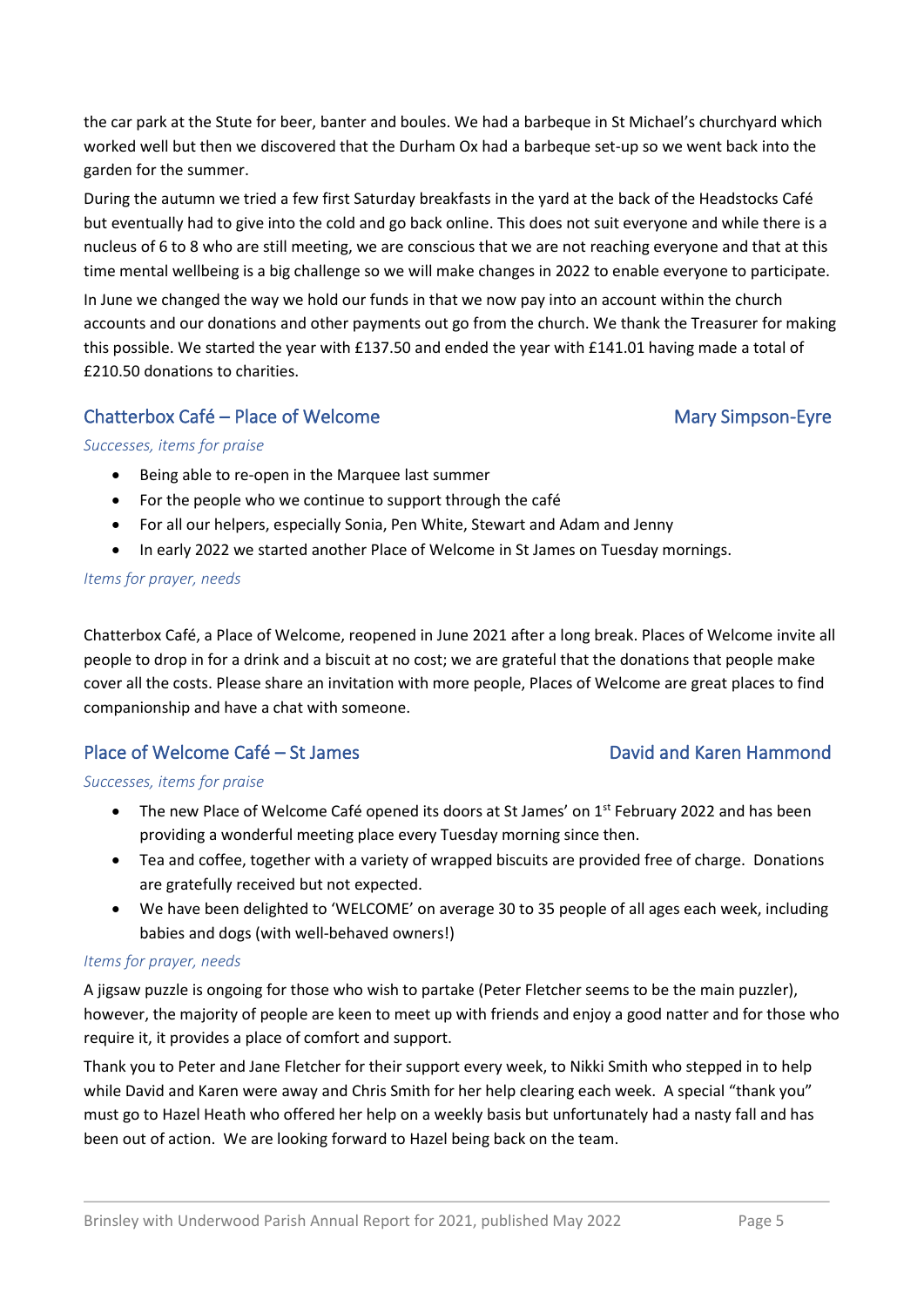## Little Angels **Rachel Lake, Sarah Harker**

#### *Successes, items for praise*

- We were the first activity to reopen in May 2021. Initially we met outside whenever the weather permitted and were grateful for the use of the marquee as shelter in the sun
- The value of the group has been obvious: seeing children socialise when Covid lockdown had denied them these opportunities
- The introduction of a regular Bible story
- Good numbers attending
- The addition of some pretend pay toys such as a flower cart and kitchen has been very successful
- The group is valued by grandparents as well as parents

### *Items for prayer, needs*

- Appropriate storage solutions to be agreed in the reordering scheme
- Keeping children's toys clean from rodents
- Discernment about starting a toddler session in Brinsley

Our term time Tots and Toddlers group continue to meet on a Tuesday afternoon at St Michaels church 1:30pm-3pm. Since September we have been back inside the building

Our session consists of 1 hour of general play time during which a light refreshment is shared with the adults and snack for the children. In the last 30 minutes we do story time on the carpet area. We now do two stories, one Bible story using a toddler-appropriate bible, followed by a short secular story. All the children get a turn with "what's in the box" and we close the session with a short prayer of thanks.

We keep the carpeted area for the babies, away from the more energy play of the older children. Our toys vary from make believe stations like the ice cream and flower market and kitchen set, to the train set, doll house, and general toys. The most popular however are the trikes and cars. A craft/messy activity is always available, always used but not always taken home.

### **Youth Outreach International Control Control Control Control Control Control Control Control Control Control Control Control Control Control Control Control Control Control Control Control Control Control Control Control**

### *Successes, items for praise*

- Some positive relationships made with young people during the summer through our presence on the recreation ground
- The provision of the community centre which we used from September to March
- Interaction with the young people either through crafts of discussion cards

#### *Items for prayer, needs*

- More meaningful conversations about faith
- More volunteers on the team
- Partnership building with other agencies e.g. police, youth service, local schools

The interaction with young people increased when the centre was open during the winter months. We're grateful for the support of the local councillors and the relationship with the Parish council staff. We're thankful for the new cohort of young people we are getting to know. We appreciate them sharing their fears, hopes and dreams with us. We pray for discernment and the wisdom to speak with them each week

We hope to find opportunities for intergenerational activities such as a summer barbecue. We dream of being able to share worship and outreach activities with a youth ministry team working in the local area.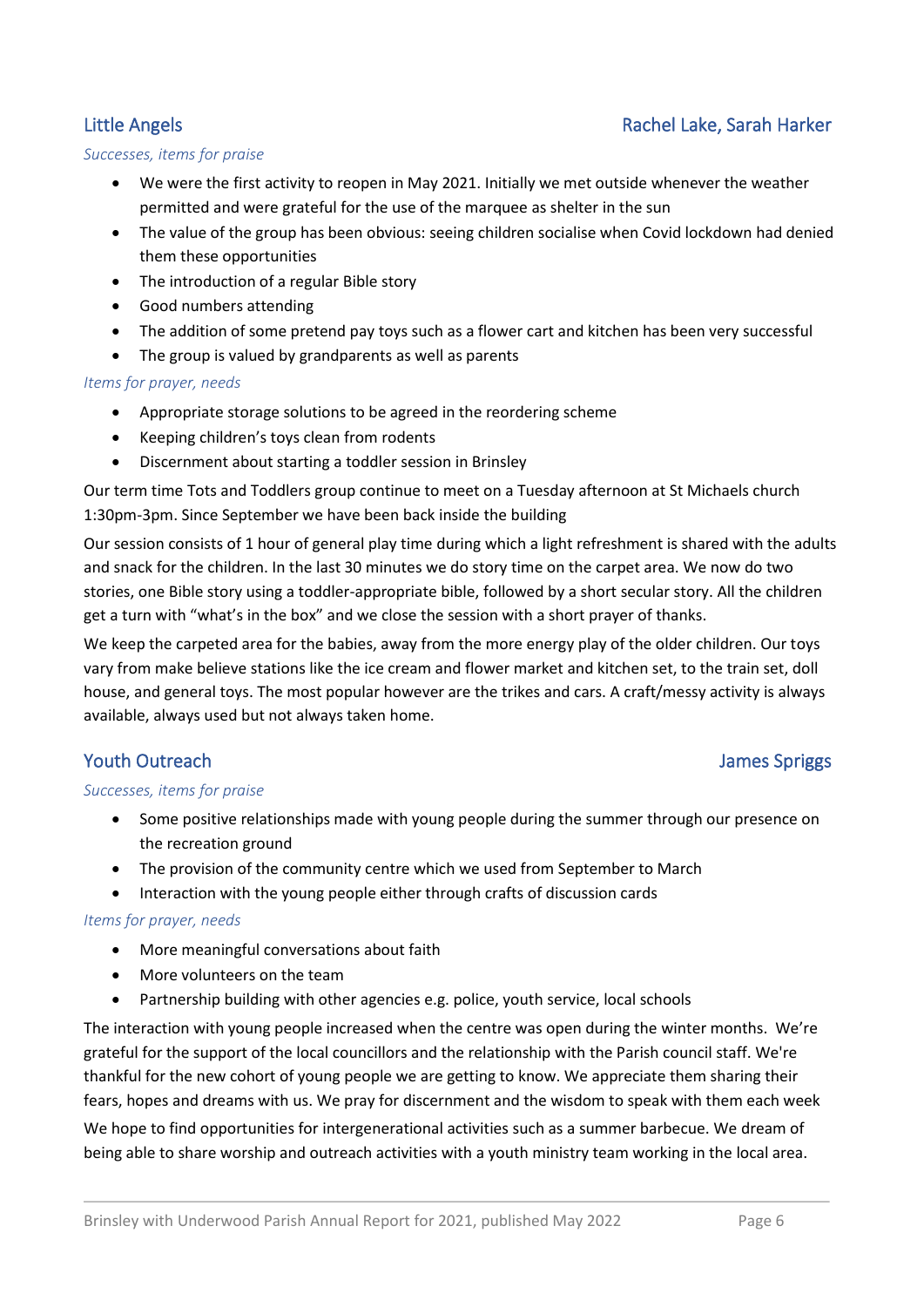# Praying for ourselves and others

## **Local Houses of Prayer Bob Tyers** Bob Tyers

#### Prayer network prayer@BrinsleyWithUnderwood.com

We bless you in the name of Jesus; that He may open your eyes and quicken your hearts to the simplicity and power of a 7-day church scattered. As Jesus said: "Are you tired? Worn out? Burned out on religion? Come to me. Get away with me and you'll recover your life. I'll show you how to take a real rest. Walk with me and work with me—watch how I do it. Learn the unforced rhythms of grace. I won't lay anything heavy or ill-fitting on you. Keep company with me and you'll learn to live freely and lightly." (*Matthew 11:28-30, The Message)*

#### *Successes, items for praise*

- People around us continue to be blessed as we pray for them
- The number of Local Houses of Prayer have continued to grow through lockdowns
- Bob Tyers has been commissioned as a trainer and network facilitator by Ffald y Brenin

#### *Items for prayer, needs*

• For people to continue to join The Blessings Course and to continue to form Local Houses of Prayer.

Local Houses of Prayer (L Hops) are groups of 2 or 3 people adopting a small area to pray for and proclaim God's blessing over. This is leading to God showing Himself to many people. Starting early in the century at Ffald y Brenin, a retreat centre in West Wales, Local Houses of Prayer have spread across the UK and many other nations across the world.

During the year Bob Tyers has been recognised as a trainer and network facilitator by Ffald y Brenin. The area covered by the network that Bob supports now extends from Bakewell to Southwell and Loughborough to Alfreton and is called the "Heart of England Network" of Local Houses of Prayer, we hope that it might grow to exceed 30 L Hops.

It would be wonderful for more of us to explore the principles and extend coverage within our parish.

### Prayer Partners **Internal Community** Prayer Partners and the United States of the United States of the United States of the United States of the United States of the United States of the United States of the United States

#### *Successes, items for praise*

- The privilege to pray for others and witness God's healing power at work
- Being able to respond quickly to prayer needs

#### *Items for prayer, needs*

• The number of prayer partners to increase

The Brinsley with Underwood Prayer Partners are a group of 28 people who believe in the power of prayer. Prayer requests are received and circulated as soon as possible by email so that prayer partners can pray. Prayer requests are only circulated with the permission of those concerned.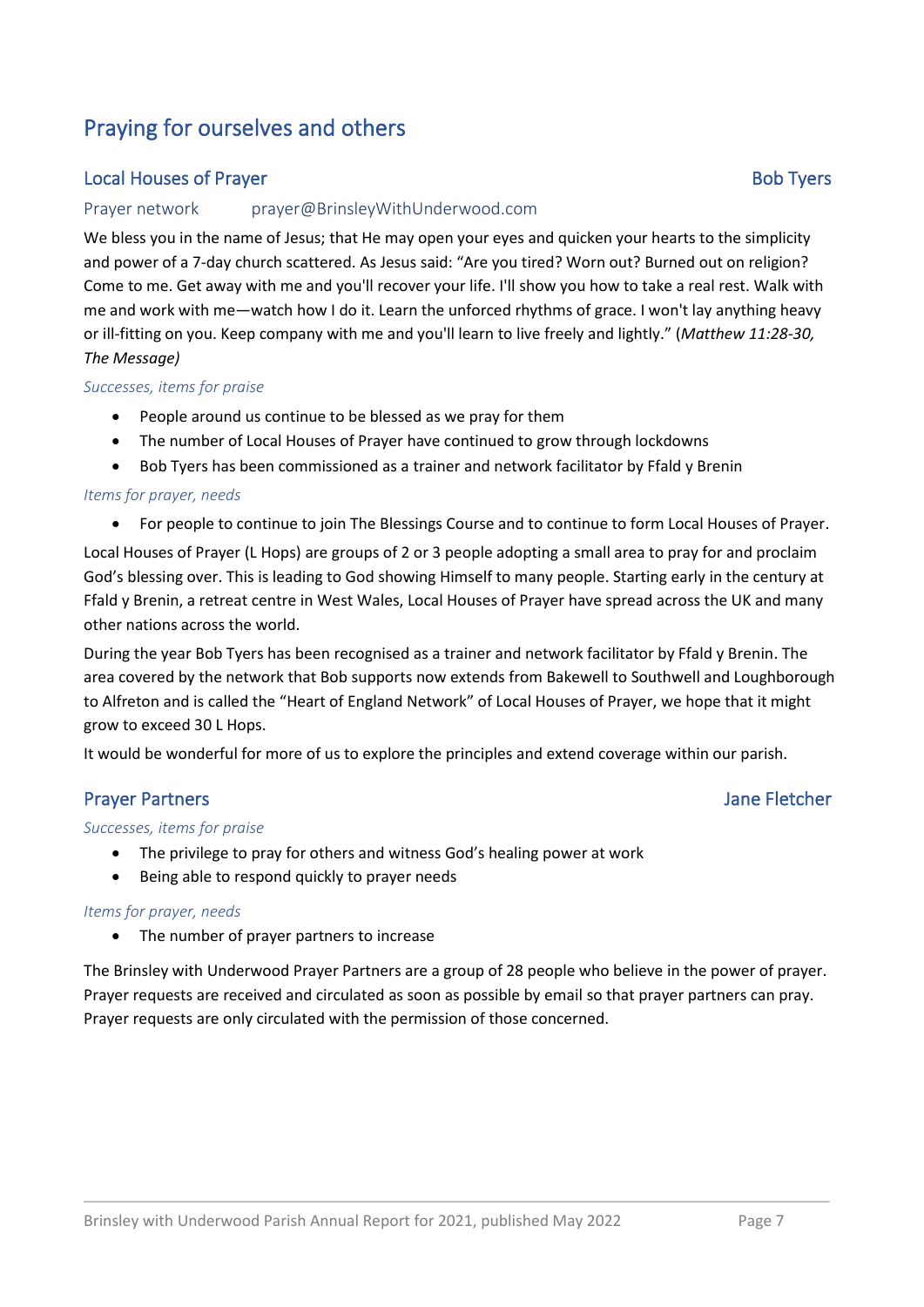# Our Management Processes

## Parochial Church Council (PCC) and the state of the state of the state of the state of the Andy Palmer

We have held six PCC meetings since the last APCM. The meetings have been face-to-face and have been supported by zoom when necessary (due to high local infection rates of Covid or by an individual's request); Plus, we have held one extra PCC, which was specifically to discuss starting a new service.

## Electoral Roll **Andy Palmer**

The electoral roll has reduced from 67 to 63 members.

There have been 3 bereavements; two people have moved away from the parish; and one new addition.

### Statistics for Mission

Covid has knocked all our statistics – as it has in all churches. Since we have been able to meet again, we are welcoming about 30 people to the service on Sunday morning. We are blessed to be able to share our Sunday service online as well where 15 to 20 people usually engage with the video.

• There were 15 funerals, two weddings and no baptisms in the parish during the year.

## Our Buildings

# St James' and St Michael's Peter Fletcher, Christine Smith, Mary Simpson-Eyre, Gayna Hall

### *Successes, items for praise*

- Worship Services resumed in church in April 2021, with numbers gradually increasing since then, although not everyone has returned to church yet.
- St James Weekend: The Annual Coffin Walk was cancelled again in 2021 but an Outdoor Service was held on St James' Weekend, with guest speaker John Pritchard.
- Remembrance Sunday and Christmas Services were well attended, particularly the Carol Services.
- Most bookings have returned to our church buildings since about September
- Thank you to Christine Smith and Mary Simpson-Eyre who have both decided to stand down after serving as Church Wardens for many years. Thank you also to Stewart Simpson-Eyre will stand down as Verger and has also served for many years.

### Events

- St James was open for the NHCT Ride & Stride Open Church in September 2021, with thanks to Karen Hammond and Rachel Lake for providing cover.
- We Held a successful concert in memory of Howard Leese by the Bestwood male voice choir
- Scarecrow festival this year donated proceeds to the reordering fund.
- We plan to hold the parish Garden Party at St Michael's again this year in June. We will hire Huthwaite Prize band again because people love just to be listening to the band.

### Environmental Footprint

• We are gradually implementing environmental measures. Covid has forced us to reduce paper usage and the amount of printing we do.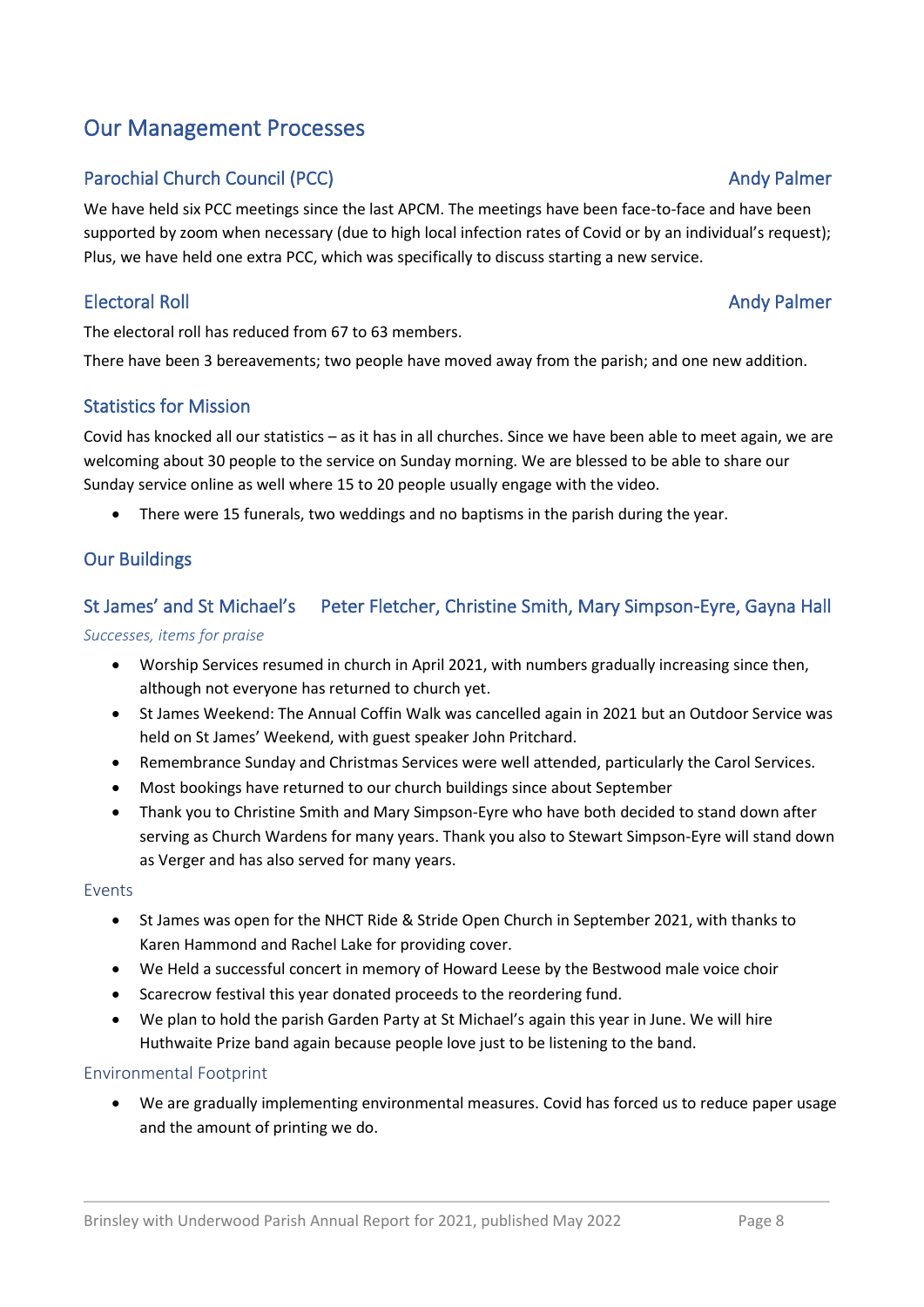• An item that we need help with is a sensitive issue: we need to reduce the amount of plastic waste and wire in flowers left on graves and cremated remains. This single-use plastic is hard to dispose of, so always has to go into the general waste.

### Faculties approved:

- Two new weatherproof external notice boards were installed in March 2021 at each church, greatly assisting our connection with the local community.
- to change the Cremated Remains area at St James. Turf will be replaced with granite chippings. This change was proposed by Broxtowe BC who will also fund the work.
- to extend to the cremated remains area at St Michael's.

### Faculties planned:

- internet connection and permanently installing the TVs and video equipment in St James
- re-ordering St Michael's (see St Michel's Reordering section)
- St Michael's graveyard access, coppice removal and extension

### Maintenance

- At St James the vast majority of the items on the latest Quinquennial were completed in the past 12 months thanks to help from the Vicar, Andy Palmer, Paul Lake and Peter Fletcher.
- St Michael's has a couple of outstanding maintenance jobs: cleaning out the gutters our usual contractor has decided not to quote and we are looking for an alternative – and an issue with one of the new LED lights in St Michael's where we are unable to get the contractor who provided a 10-year guarantee to do the work
- Most of St Michael's quinquennial actions are being included in the reordering that is planned.

Unfortunately we did experience some vandalism to a marquee that we had on loan from Transform Weekend. We had been using it as outdoor accommodation for all our groups at St Michael's. We still have to resolve how we make good this loss.

### St Michael's Reordering **Rachel & Paul Lake**

### *Successes, items for praise*

- After lots of work and too-ing and fro-ing we have submitted the faculty for reordering of St Michael's and answered the formal questions that statutory historical societies have asked – we have to consult some of these societies as part of the process.
- Ashfield District Council have approved the part of the project that they need to approve, so we have been granted planning permission to change the entrance and doors to make them more accessible for people with less mobility, for wheelchair users and for parents with children in push chairs.
- While we wait for formal approval, we can now move on to applying for grants for the work.
- We have been given three oak trees by the Barber Estate. Andy Thomas and a group of volunteers have sawn these into planks that will now start the drying process.

### *Items for prayer, needs*

- The project total cost will be around £600,000. We already have about £200,000 and we have promises of about £85,000 leaving us about £315,000 to raise.
- We need to apply for grants for the project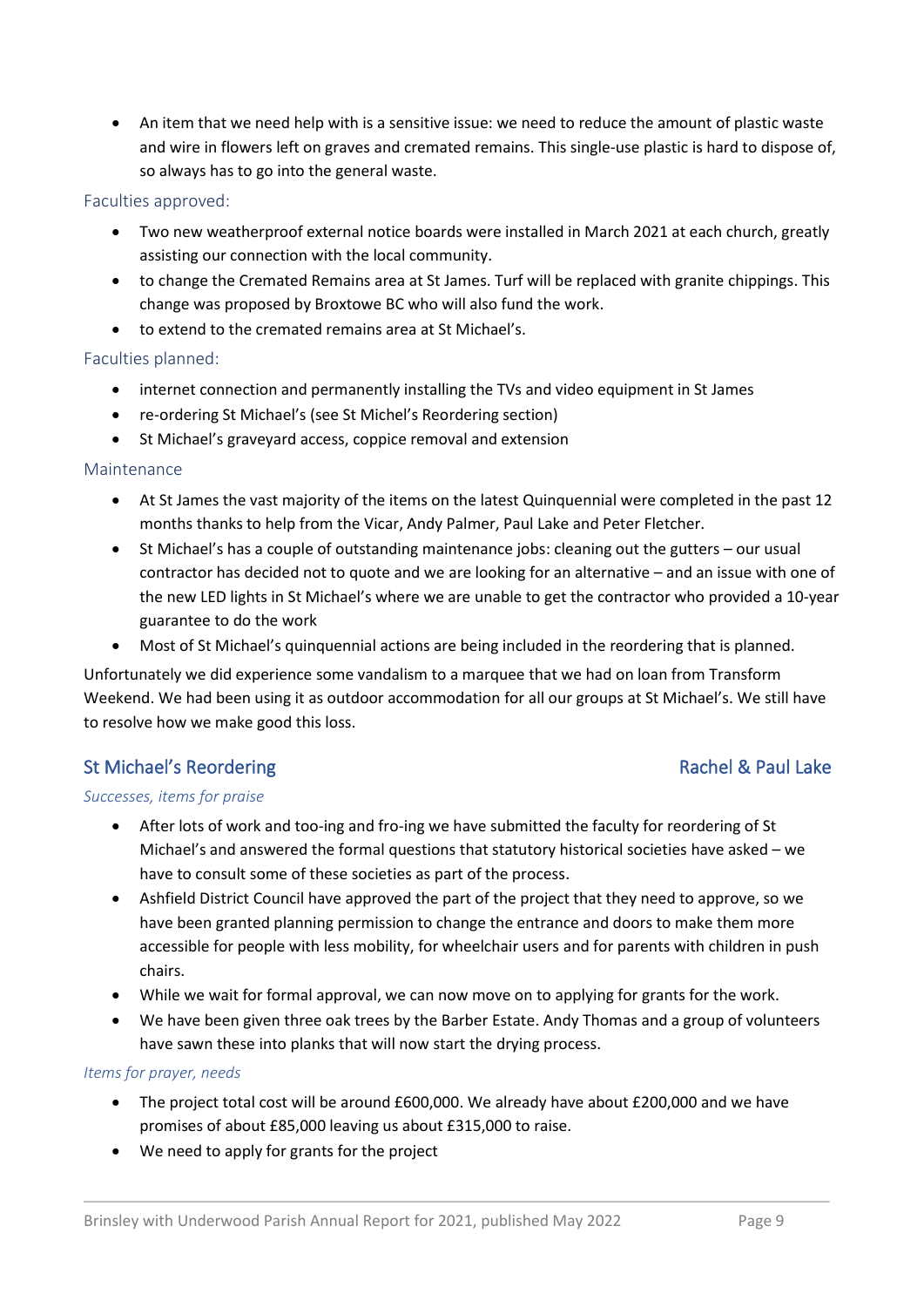• Final details like the design of the kitchen and storage still need to be finalised with the groups that will use them

### 38 Main Road Peter Fletcher

We continue to keep 38 Main Road as a rented property. It helps our income by about £4,000 a year.

# Financial Review **Helen Baker**

PCC of Brinsley with Underwood: Financial Statements for the year ended 31<sup>st</sup> Dec 2021 are included on the last two pages of this booklet

## Unrestricted funds

**Receipts** of unrestricted funds, the General Fund, totalled £48,264 which was a fall of £4,754 from 2020. The magazine was not produced so there was no income from that. The Gift Aid claim was delayed so the expected £4,000 will appear in next year's accounts. Use of the churches by outside groups was slow to recover and we lost some lucrative regular bookings. No fundraising events were held until December.

However, collections increased following the opening up of the churches for services, service fees increased, and Chatterbox Café and Little Angels returned. We again received very generous one-off donations from individuals and £176 from Notts Historic Churches after the Ride and Stride. We received £1,327 through on-line giving, Easyfundraising raised £36 and nearly £100 was received through use of the QR code. The Piemen donated over £2,090.

The house on Main Road continued to be let and provided a gross income of £6,300.

**Payments** from unrestricted funds amounted to £53,396. We met our Parish Share of £30,936, an increase of £168 on the previous year. The cost of the maintenance of both churches was slightly less than the previous year; the routine programme of servicing and inspections continued and, where possible, repairs were dealt with in-house.

Energy costs this year were reduced as the churches were not being used during the coldest part of the year. Printing and stationery costs were also down as no magazines were produced. However, the quarterly leasing payments on the printer still had to be met.

Charitable payments of £250 each were made to Seed Bible Mission, Framework, Tools with a Mission and Acts 435, the PCC's chosen charities for the year. Other charities supported were Christian Vision for Men, Notts Clergy Widows and Dependents, Royal British Legion, and The Children's Society.

The net result for the year was a difference in receipts over payments of -£5,132 in unrestricted funds. The balance carried forward at the end of the year totalled £16,010 of unrestricted funds (compared to £21,143 at the end of 2019).

## Reserves Policy

It is PCC policy to try to maintain a balance on unrestricted funds which equates to at least three months' unrestricted payments. In normal years this is equivalent to £16,000. This is held to meet emergencies and smooth out fluctuations in cash flow.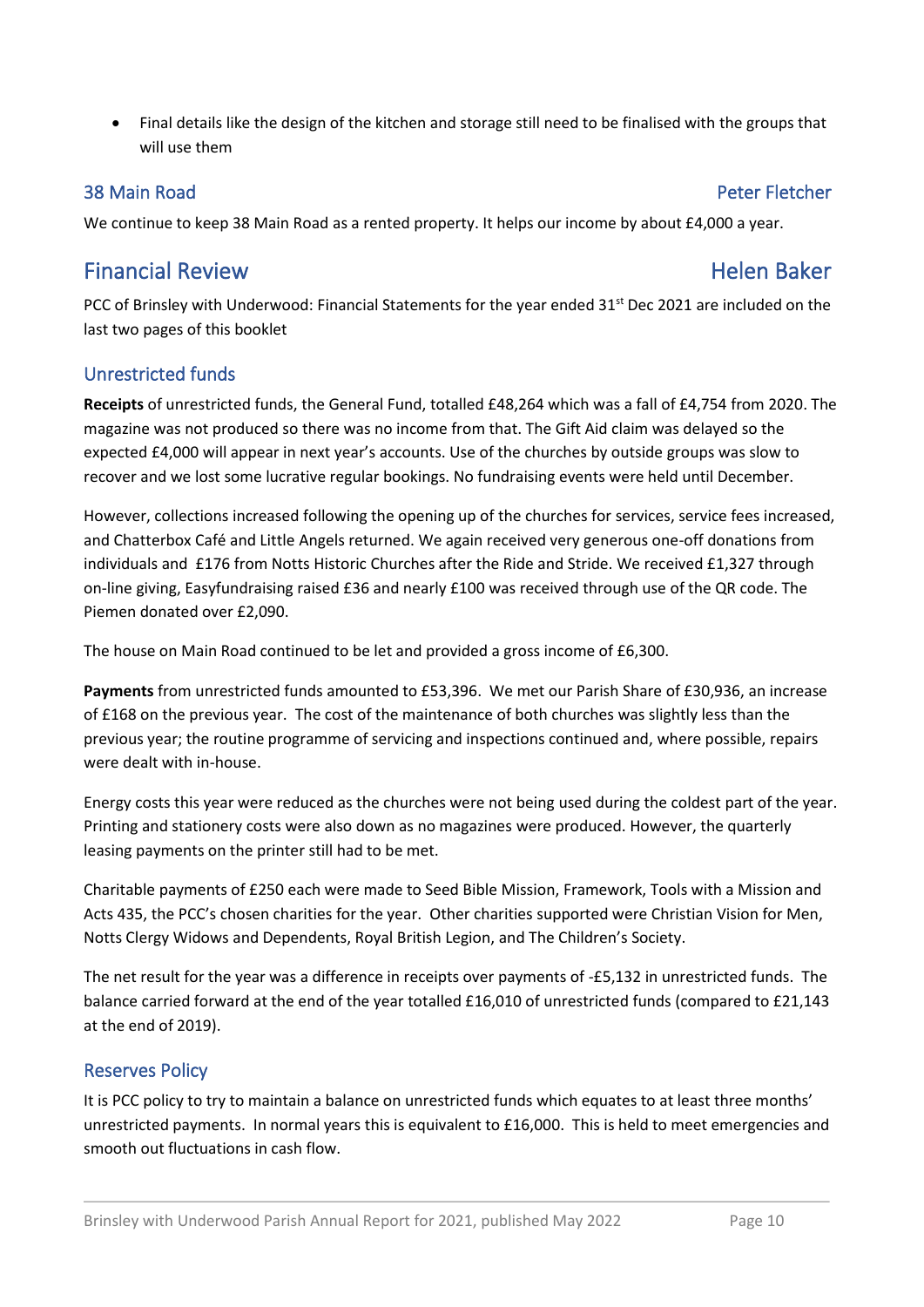It has been a challenge to maintain our reserve as Covid has affected so many things in the last two years. Whilst in both years we have received less money than we have needed to spend, we are grateful that we were just able to maintain our reserve throughout 2021.

At the end of 2021, as we set the budget for 2022, it was difficult to plan for all our activities to return to 2019 levels, so we have needed to set a budget that again spends more money than we expect to receive. This will cause our Reserves to be reduced below our policy by the year end. We hope that most of our events will return to normal through the year which would reduce the loss. The PCC agreed to budget for a loss in 2022, and to plan to recover this over the next two or three years assuming that activities will progressively increase.

The PCC confirmed that we will continue to give some of our income to charities in 2022, as we do each year. We recognise that those charities are also having difficulties raising funds and we believe that it is as important to put into practice the Christian principle of giving in times of difficulty as in times of plenty.

## Restricted Funds

Donations to restricted funds totalled just over £2,200 for St Michael's re-ordering which was similar to last year. St James' fund received £60 a lot less than previously but not surprising due to the lack of congregations. A total of £1,256 was donated by individuals towards the improvements to the streaming equipment of which £841 has been spent so far. Just over £6,000 was paid towards the architect's fees from St Michael's reordering

The balance of £138,126 in the high interest account is retained towards the cost of St Michael's reordering, £1,644 is restricted in the clock fund and £3,323 towards St James' final refurbishment projects. £415 is held towards further streaming equipment.

# Contact Information

As we implement Microsoft 365, some of our email addresses are changing, we hope that his makes it easier for you to remember them!

| <b>Priest in Charge</b>  | <b>Rev David</b><br>Stevenson | RevDavidStevenson@sky.com              | 01773 710770  |
|--------------------------|-------------------------------|----------------------------------------|---------------|
| <b>PCC Secretary</b>     | <b>Andy Palmer</b>            | PCCSecretary@BrinsleyWithUnderwood.com |               |
| <b>Treasurer</b>         | Helen Baker                   | Treasurer@BrinsleyWithUnderwood.com    |               |
| <b>Licensed Lay</b>      | <b>Rachel Lake</b>            | Rachel.Lake@BrinsleyWithUnderwood.com  | 077 929 42932 |
| <b>Ministers</b>         | Paul Lake                     | Paul.Lake@BrinsleyWithUnderwood.com    | 07554 664 831 |
|                          |                               |                                        |               |
| <b>General Enquiries</b> |                               | Admin@BrinsleyWithUnderwood.com        |               |
| <b>Prayer Requests</b>   |                               | Prayer@BrinsleyWithUnderwood.com       |               |

Rev David's email address is not changing at this time.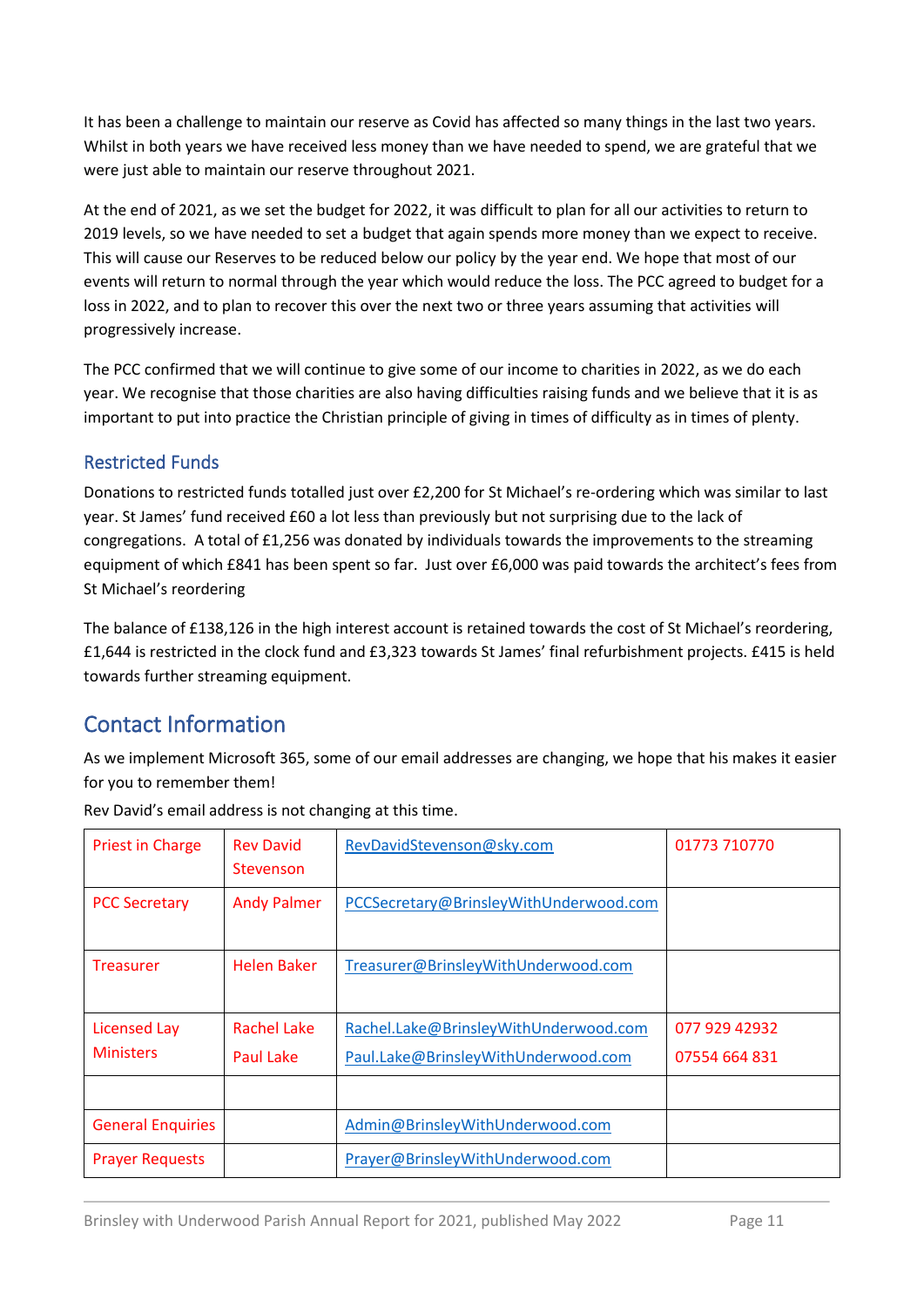#### FINANCIAL STATEMENT FOR THE YEAR ENDED 31st DECEMBER 2021

|                                                                                                                     |        | Receipts |                                     | <b>Notes</b><br>1 | 2021<br>General<br>Fund | <b>St</b><br>reorderin | St James' Clock<br>Michael's reordering |                         | Other<br>restricted<br>funds | <b>TOTAL</b><br>2021   | TOTAL<br>2020 |
|---------------------------------------------------------------------------------------------------------------------|--------|----------|-------------------------------------|-------------------|-------------------------|------------------------|-----------------------------------------|-------------------------|------------------------------|------------------------|---------------|
|                                                                                                                     |        |          |                                     |                   |                         |                        |                                         |                         |                              |                        |               |
|                                                                                                                     |        |          | Planned giving - Gift Aided         |                   | £15,089                 |                        |                                         |                         |                              | £15,089                | £15,299       |
| <b>INDEPENDENT EXAMINERS REPORT</b>                                                                                 | Page 1 |          | Planned giving - not Gift Aided     |                   | £725                    | £75                    |                                         |                         |                              | £800                   | £653          |
|                                                                                                                     |        |          | Collections - St James              |                   | £969                    |                        |                                         |                         |                              | £969                   | £461          |
|                                                                                                                     |        |          | Collections - St Michaels           |                   | £1,144                  |                        |                                         |                         |                              | £1,144                 | £761          |
| TO THE PCC OF BRINSLEY WITH UNDERWOOD CHURCHES                                                                      |        |          | <b>Gift Aid reclaimed</b>           | $\overline{2}$    | £850                    | £217                   |                                         |                         |                              | £1,067                 | £4,436        |
|                                                                                                                     |        |          | Service fees                        |                   | £14,486                 |                        |                                         |                         |                              | £14,486                | £12,336       |
| I report on the accounts of the PCC for the year ended 31 December 2021, which are set out on pages 2 to 4          |        |          | Chatterbox Café                     |                   | £496                    |                        |                                         |                         |                              | £496                   | £321          |
|                                                                                                                     |        |          | Community Café                      |                   | £O                      |                        |                                         |                         |                              | £0                     | £67.          |
|                                                                                                                     |        |          | Little Angels                       |                   | £206                    |                        |                                         |                         |                              | £206                   | £213          |
| Respective responsibilities of trustees and examiner                                                                |        |          | Donations - St Michael's reordering |                   |                         | £1,745                 |                                         |                         |                              | £1,745                 | £2,044        |
|                                                                                                                     |        |          | Legacy - St Michael's reordering    |                   |                         | £0                     |                                         |                         |                              | £0                     |               |
| The PCC are the churches' trustees and are responsible for the preparation of the accounts.                         |        |          | Donations - St James' reordering    |                   |                         |                        | £60                                     |                         |                              | £60                    | £809          |
| The churches' trustees consider that an audit is not required for this year under section 144(2) of the             |        |          | Donations - sundry                  | з                 | £6,693                  |                        |                                         |                         | £1,256.00                    | £7,949                 | £5,371        |
| Charities Act 2011 (the 2011 Act) and that an independent examination is needed.                                    |        |          | Donations - charities               | 4                 | £430                    |                        |                                         |                         |                              | £430                   | £1,112        |
|                                                                                                                     |        |          | Magazine income                     |                   | £0                      |                        |                                         |                         |                              | £0                     | £840          |
| It is my responsiblity to:                                                                                          |        |          | Printing                            |                   | £0                      |                        |                                         |                         |                              | £0                     | £40           |
|                                                                                                                     |        |          | Events                              |                   | £275                    |                        |                                         |                         |                              | £275                   | £291          |
| a. examine the accounts under section 145 of the 2011 Act;                                                          |        |          | Events - St Michael's reordering    |                   |                         | £166                   |                                         |                         |                              | £166                   | E0            |
| b. to follow the procedures laid down in the General Directions given by the Charity Commission (under              |        |          | Room hire - St James                |                   | £425                    |                        |                                         |                         |                              | £425                   | £2,704        |
| section 145(5)(b) of the 2011 Act); and                                                                             |        |          | Room hire - St Michael's            |                   | £160                    |                        |                                         |                         |                              | £160                   | £240          |
| c. to state whether particular matters have come to my attention                                                    |        |          | Rent - Main Road<br>Grants          |                   | £6,300                  |                        |                                         |                         |                              | £6,300                 | £6,300        |
|                                                                                                                     |        |          | Miscellaneous                       |                   | £O<br>£14               |                        |                                         |                         |                              | £Ū<br>£14              | £<br>£74)     |
| Basis of independent examiner's report                                                                              |        |          | Interest                            |                   | £2                      | £14                    |                                         | $\overline{\mathbf{z}}$ |                              | £18                    | £220          |
|                                                                                                                     |        |          | Total                               |                   | £48,264                 | £2,217                 | £60                                     | £2                      |                              | £1,256 £51,799 £55,872 |               |
| My examination was carried out in accordance with the General Directions given by the Charity Commission.           |        |          |                                     |                   |                         |                        |                                         |                         |                              |                        |               |
| That examination includes a review of the accounting records kept by the PCC and a comparison of the accounts       |        |          |                                     |                   |                         |                        |                                         |                         |                              |                        |               |
| presented with those records. It also includes consideration of any unusual items in the accounts, and seeking      |        | Payments | Parish share                        |                   | £30,936                 |                        |                                         |                         |                              | £30,936                | £30.768       |
| explanations from you as trustees concerning any such matters. The procedures undertaken do not provide             |        |          | Officers' fees                      |                   | £1,811                  |                        |                                         |                         |                              | £1,811                 | £.44          |
| all the evidence that would be required in an audit and consequently no opinion is given as to whether the accounts |        |          | Clergy expenses                     |                   | E411                    |                        |                                         |                         |                              | £411                   | £393          |
| present a 'true and fair view' and the report is limited to those matters set out in the statement below.           |        |          | Organist stipend                    | 5                 | £1,500                  |                        |                                         |                         |                              | £1,500                 | £500          |
|                                                                                                                     |        |          | Energy                              |                   | £3,729                  |                        |                                         |                         |                              | £3,729                 | £6,147        |
| Independent examiner's statement                                                                                    |        |          | Water                               |                   | £225                    |                        |                                         |                         |                              | £225                   | £292          |
|                                                                                                                     |        |          | Insurance                           |                   | £4,659                  |                        |                                         |                         |                              | £4,659                 | £4,647        |
| In connection with my examination, no matter comes to my attention:                                                 |        |          | Music Licences                      |                   | £476                    |                        |                                         |                         |                              | £476                   | £390          |
|                                                                                                                     |        |          | Maintenance                         |                   | £2,884                  |                        |                                         | 138                     |                              | £3,022                 | £3,399        |
| (1) which gives me reasonable cause to believe that in any material respect the requirements                        |        |          | Main Road                           |                   | £1,120                  |                        |                                         |                         |                              | £1,120                 | £1,446        |
| . to keep accounting records in accordance with section 130 of the 2011 Act; and                                    |        |          | Printing/stationery                 |                   | £2,180                  |                        |                                         |                         |                              | £2,180                 | £3,793        |
| • to prepare accounts which accord with the accounting records and to comply with the requirements                  |        |          | <b>Charities</b>                    |                   | £1,704                  |                        |                                         |                         |                              | £1,704                 | £2,061        |
| of the 2011 Act have not been met: or                                                                               |        |          | Events                              |                   | £0                      |                        |                                         |                         |                              | £0                     | £             |
| (2) to which, in my opinion, attention should be drawn in order to enable a proper understanding of the             |        |          | Mission                             |                   | £1,173                  |                        |                                         |                         |                              | £1,173                 | £1,357        |
| accounts to be reached.                                                                                             |        |          | Miscellaneous                       |                   | £588                    | £6,082                 |                                         |                         | £841.00                      | £7,511                 | £2,840        |
|                                                                                                                     |        |          | Total                               |                   | £53,396                 | £6,082                 | £O                                      | £138                    | £841                         | £60,457                | £59,476       |
| Howard Jones<br>Name                                                                                                |        |          | Difference receipts over payments   |                   |                         |                        |                                         |                         |                              | $-68,657$              | $-63,600$     |
| 18/02/2022<br>Date                                                                                                  |        |          | Balances brought forward            |                   |                         |                        |                                         |                         |                              | £168,175 £171,781      |               |
| Qualification<br><b>AAT Qualified</b>                                                                               |        |          | Balances at year end                |                   |                         |                        |                                         |                         |                              | £159,518 £168,175      |               |
|                                                                                                                     |        |          |                                     |                   |                         |                        |                                         |                         |                              |                        |               |

Brinsley with Underwood Parish Annual Report for 2021, published May 2022 Page 12